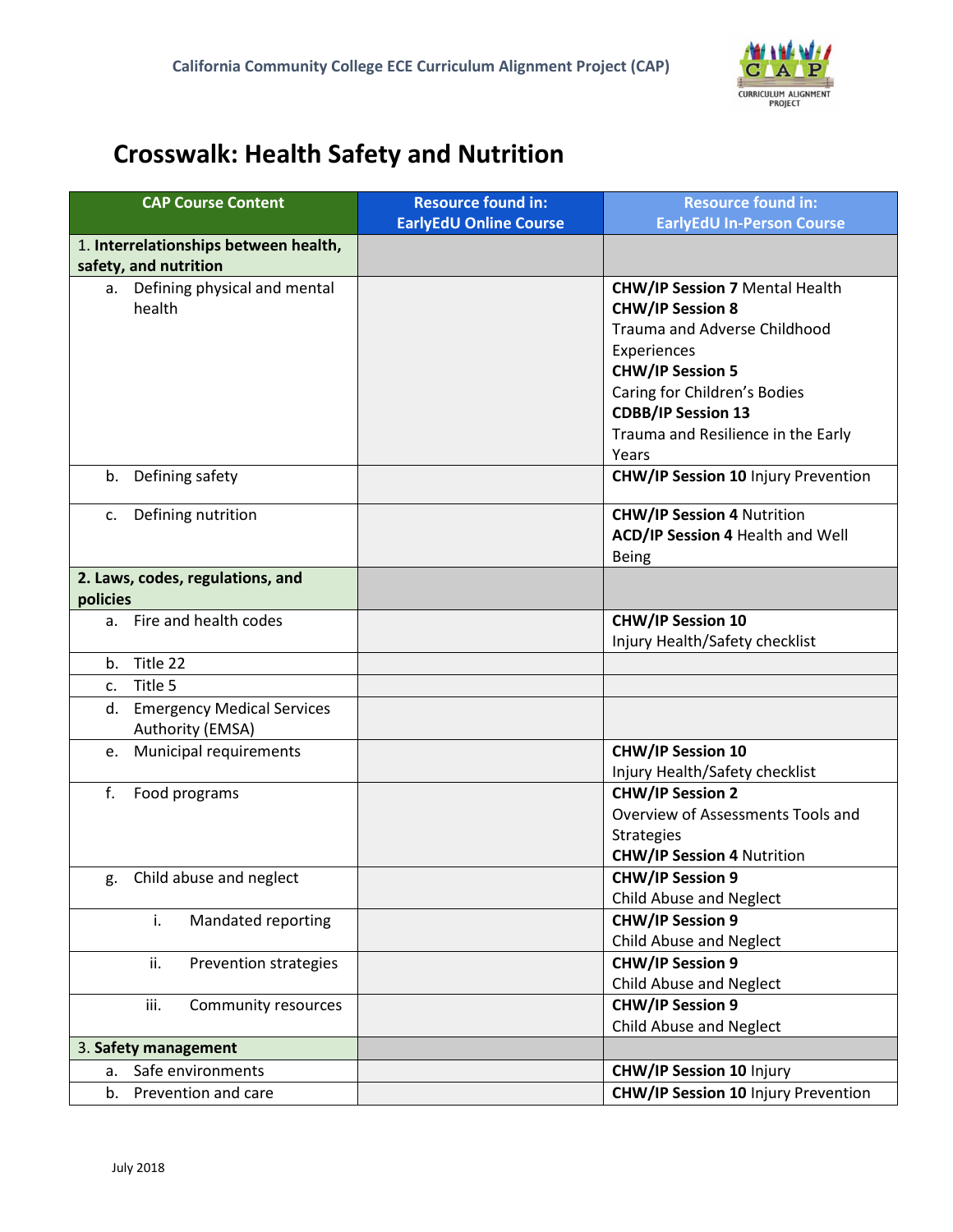

|                             | c. Emergency preparedness              |                                                              |  |  |  |
|-----------------------------|----------------------------------------|--------------------------------------------------------------|--|--|--|
|                             | response and recovery                  |                                                              |  |  |  |
|                             | Car seats<br>d.                        |                                                              |  |  |  |
|                             | 4. Health management                   |                                                              |  |  |  |
|                             | a. Universal precautions               | <b>CHW/IP Session 11</b><br>Management of Infectious Disease |  |  |  |
|                             | b. Food safety                         | <b>CHW/IP Session 4 Nutrition</b>                            |  |  |  |
| Communicable diseases<br>C. |                                        | <b>CHW/IP Session 11</b>                                     |  |  |  |
|                             |                                        | Management of Infectious Disease                             |  |  |  |
|                             | d. Infectious process                  | <b>CHW/IP Session 11</b>                                     |  |  |  |
|                             |                                        | Management of Infectious Disease                             |  |  |  |
|                             | e. Illness and exclusion policies      | <b>CHW/IP Session 11</b>                                     |  |  |  |
|                             |                                        | Management of Infectious Disease                             |  |  |  |
| f.                          | Sleeping and napping                   | <b>CHW/IP Session 5</b>                                      |  |  |  |
|                             |                                        | Caring for Children's Bodies                                 |  |  |  |
| g.                          | Diapering and toileting                | <b>CHW/IP Session 11</b>                                     |  |  |  |
|                             |                                        | Management of Infectious Disease                             |  |  |  |
|                             |                                        | <b>CHW/IP Session 5</b>                                      |  |  |  |
|                             |                                        | Caring for Children's Bodies                                 |  |  |  |
|                             | h. Daily health check                  | <b>CHW/IP Session 11</b>                                     |  |  |  |
|                             |                                        | Management of Infectious Disease                             |  |  |  |
| i.                          | Health assessment tools                | <b>CHW/IP Session 2</b>                                      |  |  |  |
|                             |                                        | Overview of Assessment Tools and                             |  |  |  |
|                             |                                        | <b>Strategies</b>                                            |  |  |  |
| j.                          | Staff safety and well being            | <b>CHW/IP Session 8</b>                                      |  |  |  |
|                             |                                        | <b>Trauma and Adverse Childhood</b>                          |  |  |  |
|                             |                                        | Experiences                                                  |  |  |  |
|                             |                                        | <b>CDBB/IP Session 13</b>                                    |  |  |  |
|                             |                                        | Trauma and Resilience in the Early                           |  |  |  |
|                             |                                        | Years                                                        |  |  |  |
|                             |                                        |                                                              |  |  |  |
|                             | i.<br>Risk management                  |                                                              |  |  |  |
|                             | ii.<br>Employee policies               |                                                              |  |  |  |
|                             | 1. Physical                            | <b>CHW/IP Session 8</b>                                      |  |  |  |
|                             | health                                 | Trauma and Adverse Childhood                                 |  |  |  |
|                             |                                        | Experiences                                                  |  |  |  |
|                             | 2. Mental health                       | <b>CHW/IP Session 7 Mental Health</b>                        |  |  |  |
|                             | 5. Common health issues such as pink   | <b>CHW/IP Session 11</b>                                     |  |  |  |
|                             | eye, lice, runny nose                  | Management of Infectious Disease                             |  |  |  |
|                             | 6. Chronic and acute illnesses such as | <b>CHW/IP Session 4 Nutrition</b>                            |  |  |  |
|                             | allergies, mental health, obesity      | <b>CHW/IP Session 8</b>                                      |  |  |  |
|                             |                                        | Trauma and Adverse Childhood                                 |  |  |  |
|                             |                                        | Experiences                                                  |  |  |  |
|                             |                                        | <b>CHW/IP Session 12</b>                                     |  |  |  |
|                             |                                        | <b>Managing Medications</b>                                  |  |  |  |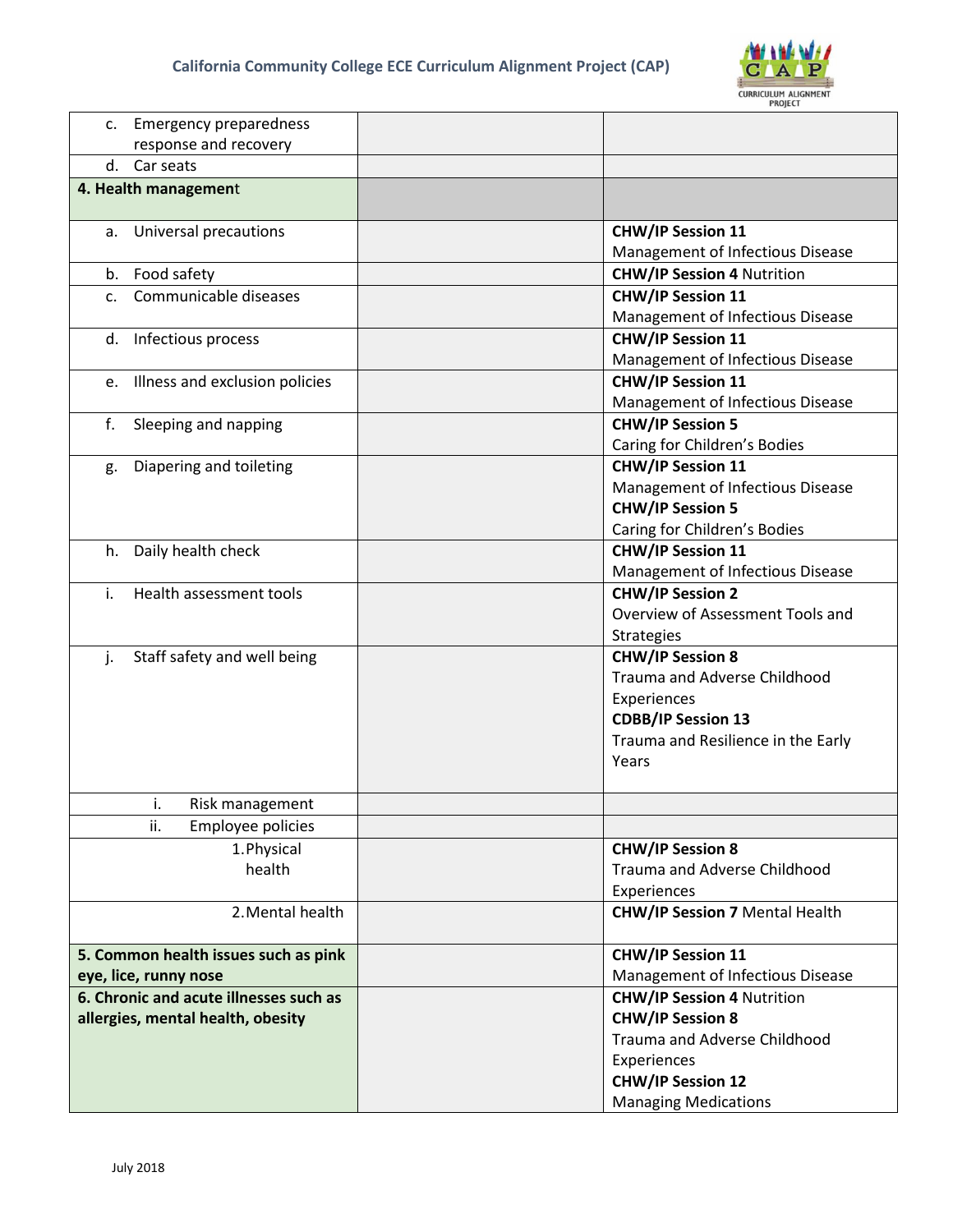

|                                                                             |                                                                                                                                                                                                    | ACD/IP Session 4 Health and Well                             |
|-----------------------------------------------------------------------------|----------------------------------------------------------------------------------------------------------------------------------------------------------------------------------------------------|--------------------------------------------------------------|
|                                                                             |                                                                                                                                                                                                    | <b>Being</b>                                                 |
| 7. Teacher as role model of best<br>health, safety, and nutrition practices | <b>RWE/OL Session 1 What is</b><br>Resilience?<br>RWE/OL Session 2 Don't Stress<br>About Stress. We All Have It<br><b>RWE/OL Session 11 TLCs:</b><br>Establishing a Healthy Body for<br>Resilience |                                                              |
| 8. Collaboration between teachers<br>and families to promote health and     |                                                                                                                                                                                                    | <b>CHW/IP Session 4 Nutrition</b><br><b>CHW/IP Session 5</b> |
| safety                                                                      |                                                                                                                                                                                                    | Caring for Children's Bodies                                 |
|                                                                             |                                                                                                                                                                                                    |                                                              |
| Communication<br>a.                                                         |                                                                                                                                                                                                    | <b>CHW/IP Session 14</b>                                     |
|                                                                             |                                                                                                                                                                                                    | Health and Family Engagement                                 |
| Families<br>i.                                                              |                                                                                                                                                                                                    | <b>CHW/IP Session 14</b>                                     |
|                                                                             |                                                                                                                                                                                                    | Health and Family Engagement                                 |
| Other health<br>ii.                                                         |                                                                                                                                                                                                    | <b>CHW/IP Session 14</b>                                     |
| professionals                                                               |                                                                                                                                                                                                    | Health and Family Engagement                                 |
| b. Community resources                                                      |                                                                                                                                                                                                    | <b>CHW/IP Session 2</b>                                      |
|                                                                             |                                                                                                                                                                                                    | Overview of Assessment Tools and                             |
|                                                                             |                                                                                                                                                                                                    | <b>Strategies</b>                                            |
|                                                                             |                                                                                                                                                                                                    | <b>CHW/IP Session 14</b>                                     |
|                                                                             |                                                                                                                                                                                                    | Health and Family Engagement                                 |
| 9. Meals and snacks                                                         |                                                                                                                                                                                                    |                                                              |
| Nutrition guidelines<br>а.                                                  |                                                                                                                                                                                                    | <b>CHW/IP Session 4 Nutrition</b>                            |
| Diet analysis<br>b.                                                         |                                                                                                                                                                                                    | <b>CHW/IP Session 4 Nutrition</b>                            |
| Mealtime policies<br>c.                                                     |                                                                                                                                                                                                    | <b>CHW/IP Session 4 Nutrition</b>                            |
| Menu planning<br>d.                                                         |                                                                                                                                                                                                    | <b>CHW/IP Session 4 Nutrition</b>                            |
| <b>Budgeting</b><br>e.                                                      |                                                                                                                                                                                                    | <b>CHW/IP Session 4 Nutrition</b>                            |
| f.<br>Culture, traditions, and family                                       |                                                                                                                                                                                                    | <b>CHW/IP Session 4 Nutrition</b>                            |
| choices<br>Sanitary food handling<br>g.                                     |                                                                                                                                                                                                    | <b>CHW/IP Session 4 Nutrition</b>                            |
| 10. Planning learning experiences in                                        |                                                                                                                                                                                                    |                                                              |
| health, safety, and nutrition                                               |                                                                                                                                                                                                    |                                                              |
| a. Developmentally sound                                                    |                                                                                                                                                                                                    |                                                              |
| practices                                                                   |                                                                                                                                                                                                    |                                                              |
| b. Cultural, linguistic, and                                                |                                                                                                                                                                                                    | <b>CHW/IP Session 6</b>                                      |
| developmental differences of                                                |                                                                                                                                                                                                    | <b>Strategies to Support and Encourage</b>                   |
| families, teachers, and                                                     |                                                                                                                                                                                                    | <b>Healthy Active Living</b>                                 |
| children                                                                    |                                                                                                                                                                                                    | <b>CHW/IP Session 7 Mental Health</b>                        |
| Integrated into daily routines<br>c.                                        |                                                                                                                                                                                                    | <b>CHW/IP Session 3 Oral Health</b>                          |
| Physical fitness<br>d.                                                      |                                                                                                                                                                                                    | CHW/IP Session 5 Caring for Children's<br><b>Bodies</b>      |
| 11. Adjusting for                                                           |                                                                                                                                                                                                    |                                                              |